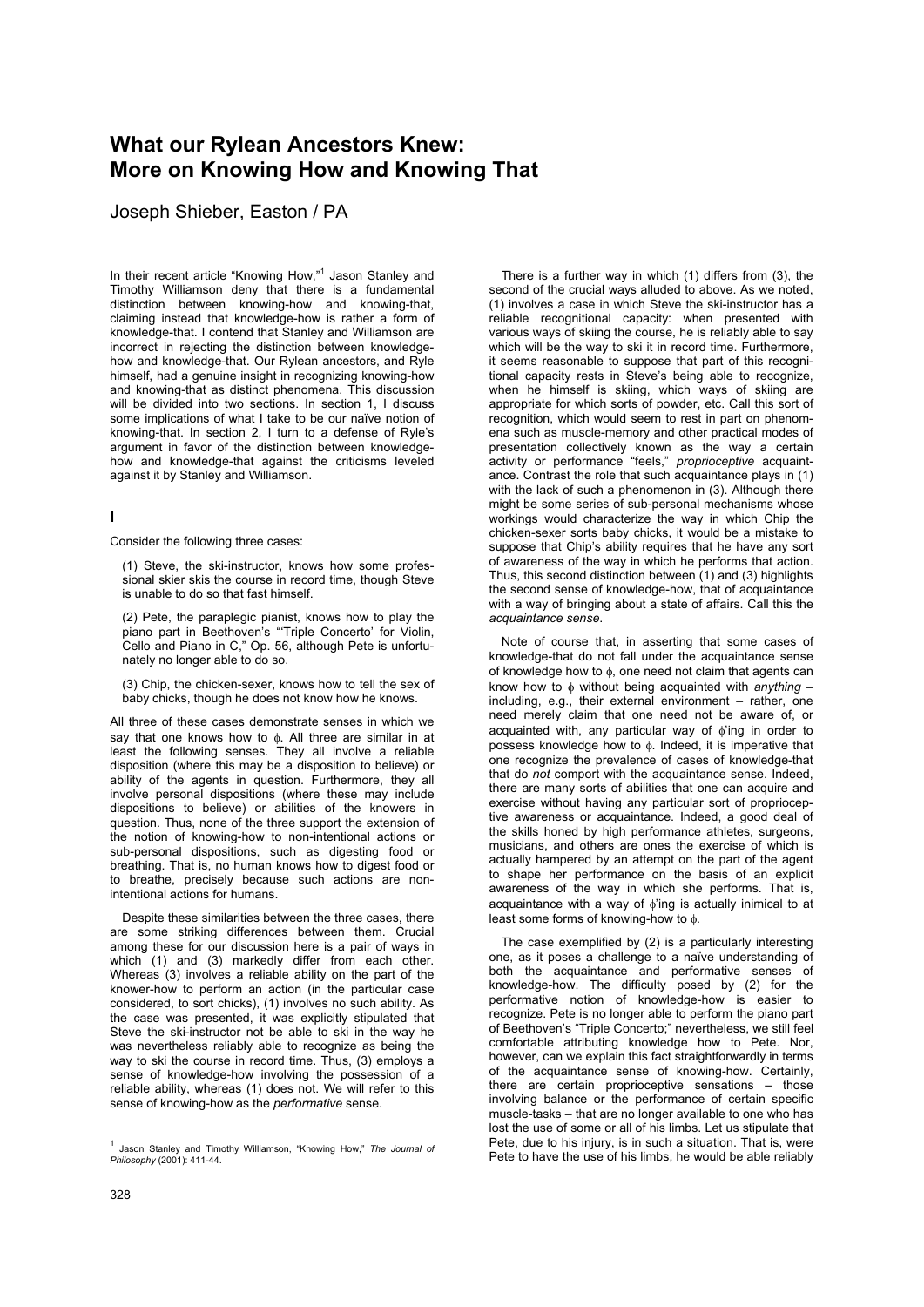to pick out, through proprioceptive acquaintance, the way to play the piano part of Beethoven's "Triple Concerto." However, since he does not, Pete is no longer even dispositionally acquainted with the way to play the piano part of Beethoven's "Triple Concerto." That is, the acquaintance sense seems to be in the same situation with respect to cases like (2) as the performative sense: it seems on the face of it that we attribute knowledge how to Pete due to the fact that, if he had the use of his limbs, he would be acquainted with the way of performing the piano part of Beethoven's "Triple Concerto." This, however, is true of Pete's ability as well: were he to have the use of his limbs, he would be able to perform the piano part.

Let us recap. So far we have attempted to sketch an intuitive motivation for the idea that there are two independent senses associated with knowledge how, an acquaintance sense and a performative sense, and provided examples of cases of knowledge how in which one or the other sense would not apply. It is interesting to note that the two senses of knowledge how do have striking parallels to distinct aspects of knowledge that: the performative sense of knowledge how mirrors the significance of reliability for knowledge that, whereas the acquaintance sense of knowledge how mirrors the fact that knowledge that is a representational state of subjects. Thus, although we will be arguing that knowledge how is not a form of knowledge that, it would be futile to ignore the significant parallels between the two phenomena.

## **II**

In the last section we amassed an amount of independent evidence in favor of the idea that at least one sense of knowledge how, the performative sense, is not a form of knowledge that. There is still the matter, however, of Stanley's and Williamson's critique of Ryle.

Stanley and Williamson $^2$  suggest that Ryle argues as follows. He assumes (in order to employ a *reductio ad*  absurdum) that [I] all knowledge how to φ is knowledge that  $\_\_\phi$ . He then argues that (a) when one intentionally  $φ's$ , one employs knowledge how to  $φ$ , and (b) if one employs knowledge that *p*, one must contemplate the proposition that *p*. This means that, for any S, if S φ's, then – according to (a) – S employs knowledge how to φ. By [I], if S employs knowledge how to  $\phi$ , then S employs knowledge that \_\_\_ φ. According to (b), however, if S employs knowledge that \_\_\_ φ, then S must contemplate the proposition that  $\_\_\phi$ . But contemplating the proposition that  $\phi$  is itself an action. Thus begins the regress.

In objecting to Ryle's argument, Stanley and Williamson build on a reply to Ryle given by Ginet in his *Knowledge,*  Perception, and Memory.<sup>3</sup> There, Ginet argues that Ryle is mistaken, in the application of (b) to S's employment of knowledge that  $\_\_\phi$ , to suggest that, when one employs one's knowledge that *p* one performs the distinct action of contemplating the proposition that *p*. Thus, I employ my knowledge that opening a door is the best way to leave a room, and that turning a doorknob is the best way to open a door, by turning the knob and opening the door – and without contemplating the propositions in question. The only way that Ryle can dispute Ginet's argument, Stanley and Williamson suggest, is by interpreting the contemplation of propositions as a non-intentional – or otherwise

deflated sense – of action. However, as they rightly suggest, their reformulation of premise (a) of Ryle's argument requires that the action in question be an intentional action. Thus, they argue, Ryle's argument relies on an equivocation for its force; it is, in fact, unsound.

In taking Ryle's argument to deal simply with intentional actions, however, Stanley and Williamson have done him a disservice. In fact, Ryle considers not intentional actions, simpliciter, but those that we would characterize as "intelligent." In the context of discussion, "intelligent" actions, for Ryle, are those actions that display knowledge how. In *The Concept of Mind*, for example, Ryle summarizes his argument against the idea that all knowledge how is a species of knowledge that as follows:

To put it quite generally, the absurd assumption made by the intellectualist legend [i.e., the idea that all knowledge how is a form of knowledge that] is this, that a performance of any sort inherits all its title to intelligence from some anterior internal operation of planning what we do. … By the original argument, therefore, our intellectual planning process must inherit its title to shrewdness from yet another interior process of planning to plan, and this process could in turn be [analyzed with respect to its shrewdness]. The regress is infinite.<sup>4</sup>

Thus, Stanley and Williamson are correct insofar as they see Ryle's argument as a species of infinite regress argument, but incorrect in seeing the argument simply as referring to all intentional actions. How, exactly, are we to understand it?

The argument rests on the following considerations. Ryle seems to characterize the "intellectualist legend," the idea that knowledge how is a species of knowledge that, as comprised by the following thesis:

[INTELLECTUALISM] φ'ing on the basis of one's knowledge how to  $\phi$  requires that one guide one's actions on the basis of one's knowledge of the proposition that  $\phi$ .

The argument then seems to run as follows:

(1) If one's action is a knowledgeable performance of  $\phi$ , then one  $\phi$ 's on the basis of one's knowledge how to  $\phi$ .

## (2) [INTELLECTUALISM]

(3) If one's guidance of one's actions on the basis of one's knowledge of the proposition that  $\phi$  is itself to one's knowledge of the proposition that be knowledgeable, then one guides one's actions on the basis of one's knowledge of the proposition that  $-\phi$ on the basis of one's knowledge how to guide one's actions on the basis of one's knowledge of the proposition that  $\qquad \phi$ .

(4) [INTELLECTUALISM]

- •
- 
- •

Thus, according to this analysis, Ryle's argument does not rest on any independently implausible theses concerning what is involved in employing knowledge that *p*, but rather employs simply those theses that the intellectualist himself must accept. Is this in fact the case?

 $\frac{2}{2}$  Cf. pp. 413-4.

<sup>&</sup>lt;sup>3</sup> Carl Ginet, *Knowledge, Perception, and Memory* (Boston: Reidel, 1975), p.<br>7.

 4 Gilbert Ryle, *The Concept of Mind* (New York: Barnes & Noble Books, 1949), p. 31.